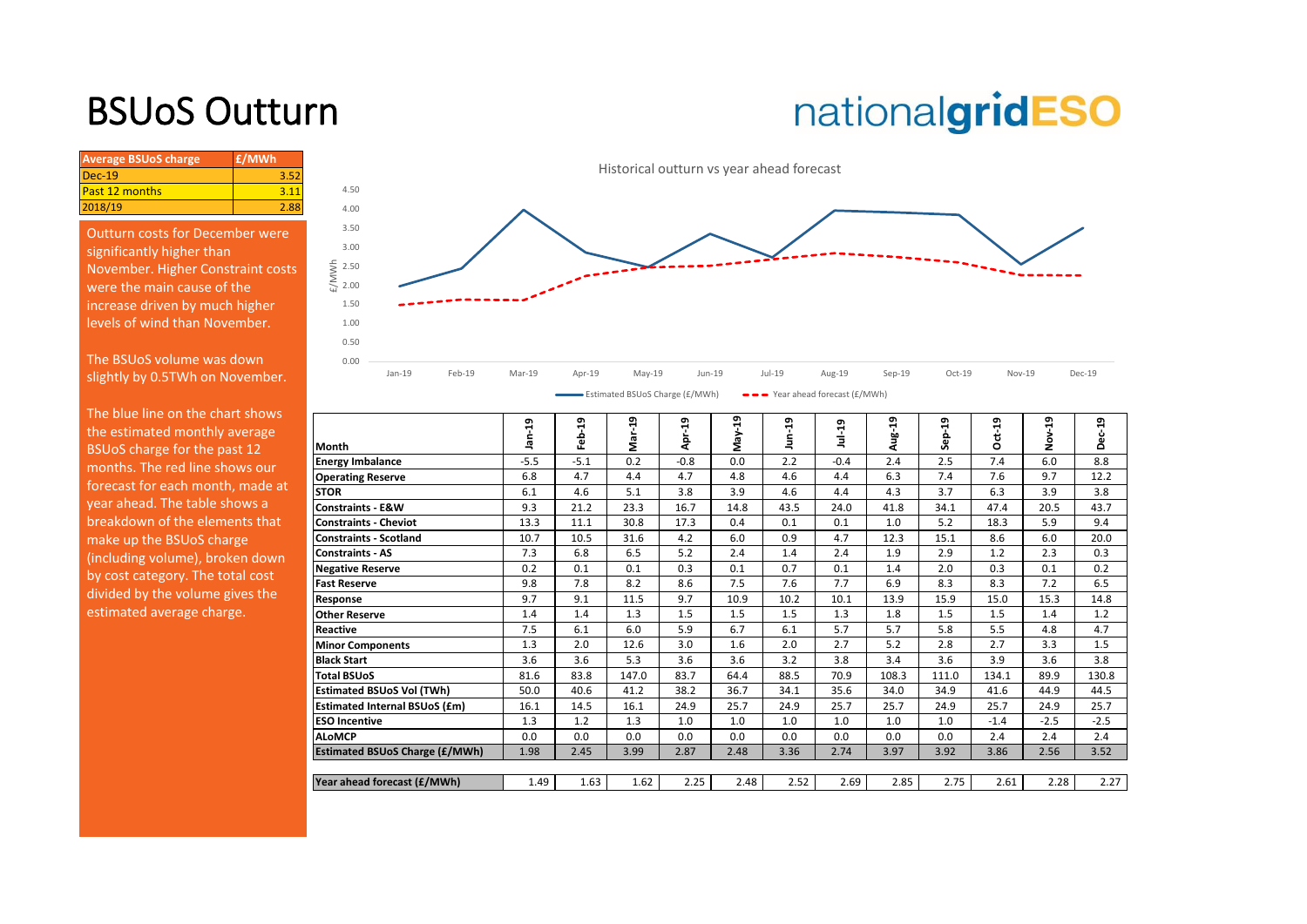### BSUoS Forecast

## nationalgridESO

**Average BSUoS charge £/MWh £/MWh** Jan-20 3.59 2019/20 3.27<br>2020/21 3.07 2020/21 3.07<br>Next 12 months 3.27 Next 12 months 0.50 1.00 1.50 2.00 2.50 3.00 3.50 4.00 4.50 5.00 An uplift has been applied to the constraints forecast to account for the unavailability of the Western Link HVDC. Accelerated Loss of Mains Change Programme: an additional line has been added to the forecast for the recovery of the costs of the Loss of Mains Change Programme. £100m will [be recovered over a 2 year period from October](https://www.nationalgrideso.com/charging/balancing-services-use-system-bsuos-charges)  2019, £2.4m per month for the fist 6 months and £4.8m for the following 18 months. Programme benefits are expected to be in excess of £150m per annum. Changes have been made to the ESO incetive scheme element of the BSUoS charge, details can be found in the Ofgem letter:

https://www.ofgem.gov.uk/system/files/docs/ 2019/10/authoritys\_consent\_new.pdf

Ofgem have made their Targeted Charging Review (TCR) decision which states that BSUoS should be charged to suppliers based on a gross rather than net basis. We have since raised a CUSC modification (CMP333) to deliver this. In addition, Ofgem have requested that the ESO lead a second task force to establish who should pay BSUoS and how in the future. Until both CMP333 and the second task force conclude, it should be noted that the impact on BSUoS is not certain.

The chart shows the average monthly BSUoS forecast for the next 24 months. The grey band shows the upper and lower range of the forecast. The forecast uses a combination of forecast models and historical data. Constraint costs are adjusted in line with major changes to the outage plan, system faults, and commissioning programmes. The other energy cost categories are forecast using a baseline of historical trends with adjustments for expected changes in system operation or balancing services markets.

24 month rolling forecast with error bands



Jan-20 Feb-20 Mar-20 Apr-20 May-20 Jun-20 Jul-20 Aug-20 Sep-20 Oct-20 Nov-20 Dec-20 Jan-21 Feb-21 Mar-21 Apr-21 May-21 Jun-21 Jul-21 Aug-21 Sep-21 Oct-21 Nov-21 Dec-21

Esitimated BSUoS Charge (£/MWh)

|                                 | ន<br>ċ<br>으 | Feb-20 | Mar-20 | ន      | ay-20<br>s | $n - 20$ | Jul-20 | Aug-20 | $Step-20$ | Oct-20 | Nov-20 | $ec-20$<br>ó | $n-21$<br>$\overline{a}$ | Feb-21 | $Mar-21$ | $pr-21$ | May-21 | $J$ un- $21$ | $Jul-21$ | Aug-21 | $Sep-21$ | Oct-21 | <b>Nov-21</b> | $ec-21$<br>ã |
|---------------------------------|-------------|--------|--------|--------|------------|----------|--------|--------|-----------|--------|--------|--------------|--------------------------|--------|----------|---------|--------|--------------|----------|--------|----------|--------|---------------|--------------|
| Month                           |             |        |        |        |            |          |        |        |           |        |        |              |                          |        |          |         |        |              |          |        |          |        |               |              |
| <b>Energy Imbalance</b>         | 4.5         | 1.5    | $-1.4$ | $-6.4$ | $-4.4$     | $-3.7$   | $-2.9$ | $-3.6$ | $-1.8$    | $-0.9$ | $-1.0$ | $-1.1$       | $-0.3$                   | 1.7    | $-1.2$   | $-6.4$  | $-4.4$ | $-3.7$       | $-2.9$   | $-3.6$ | $-1.8$   | $-0.9$ | $-1.0$        | $-1.1$       |
| <b>Operating Reserve</b>        | 10.1        | 13.0   | 12.9   | 8.3    | 9.0        | 5.8      | 7.0    | 8.2    | 14.1      | 16.4   | 16.1   | 11.9         | 10.1                     | 12.9   | 13.2     | 8.3     | 9.0    | 5.8          | 7.0      | 8.2    | 14.1     | 16.4   | 16.1          | 11.9         |
| STOR                            | 7.4         | 6.5    | 7.6    | 5.2    | 5.6        | 5.4      | 6.0    | 5.8    | 6.3       | 6.2    | 7.4    | 7.5          | 7.6                      | 6.5    | 7.4      | 5.2     | 5.6    | 5.4          | 6.0      | 5.8    | 6.3      | 6.2    | 7.4           | 7.5          |
| <b>Constraints</b>              | 82.5        | 67.1   | 59.1   | 43.5   | 36.7       | 36.5     | 37.7   | 46.7   | 50.4      | 53.2   | 49.9   | 43.7         | 37.0                     | 42.8   | 38.8     | 38.9    | 39.5   | 39.2         | 40.5     | 49.5   | 53.1     | 56.0   | 52.6          | 46.5         |
| <b>Negative Reserve</b>         | 0.5         | 0.1    | 0.2    | 0.4    | 0.9        | 1.6      | 1.8    | 1.7    | 1.8       | 1.2    | 0.5    | 0.5          | 0.6                      | 0.1    | 0.2      | 0.4     | 0.9    | 1.6          | 1.8      | 1.7    | 1.8      | 1.2    | 0.5           | 0.5          |
| Fast Reserve                    | 8.4         | 8.7    | 9.9    | 9.0    | 9.0        | 8.8      | 9.1    | 9.6    | 8.8       | 9.1    | 9.4    | 10.0         | 10.3                     | 8.7    | 9.7      | 9.0     | 9.0    | 8.8          | 9.1      | 9.6    | 8.8      | 9.1    | 9.4           | 10.0         |
| Response                        | 12.1        | 13.0   | 13.6   | 13.8   | 14.6       | 13.9     | 14.6   | 15.1   | 13.3      | 13.3   | 13.1   | 13.3         | 13.1                     | 12.3   | 13.4     | 11.8    | 12.6   | 11.9         | 12.6     | 13.1   | 11.3     | 11.2   | 11.2          | 11.3         |
| <b>Other Reserve</b>            | 1.1         | 0.9    | 1.0    | 1.1    | 0.9        | 1.0      | $1.2$  | 1.3    | $1.0$     | 0.9    | 0.9    | 0.9          | 0.9                      | 0.9    | 1.0      | 1.1     | 0.9    | $1.0$        | 1.2      | 1.3    | 1.0      | 0.9    | 0.9           | 0.9          |
| Reactive                        | 6.4         | 5.7    | 6.1    | 6.7    | 7.5        | 7.0      | 6.9    | 6.8    | 6.6       | 6.7    | 6.5    | 7.1          | 7.0                      | 5.7    | 6.1      | 6.7     | 7.5    | 7.0          | 6.9      | 6.8    | 6.6      | 6.7    | 6.5           | 7.1          |
| <b>Minor Components</b>         | 0.9         | 1.3    | $-0.6$ | 3.0    | 3.0        | 2.6      | 2.6    | 1.5    | 1.1       | 2.1    | 0.6    | 1.0          | $-0.6$                   | 2.3    | 0.3      | 3.0     | 3.0    | 2.6          | 2.6      | 1.5    | 1.1      | 2.1    | 0.6           | $1.0$        |
| <b>Black Start</b>              | 3.8         | 3.5    | 3.8    | 3.7    | 3.8        | 3.7      | 3.8    | 3.8    | 3.7       | 3.8    | 3.7    | 3.8          | 3.8                      | 3.8    | 3.8      | 3.8     | 3.8    | 3.8          | 3.8      | 3.8    | 3.8      | 3.8    | 3.8           | 3.8          |
| <b>Total BSUoS</b>              | 137.6       | 121.4  | 112.2  | 88.4   | 86.5       | 82.8     | 87.7   | 97.0   | 105.2     | 111.9  | 107.1  | 98.6         | 89.5                     | 97.7   | 92.8     | 81.9    | 87.2   | 83.6         | 88.4     | 97.7   | 106.1    | 112.7  | 108.0         | 99.3         |
| Esitmated BSUoS Vol (TWh)       | 45.4        | 42.2   | 45.3   | 35.3   | 35.8       | 33.1     | 33.8   | 33.6   | 35.1      | 38.6   | 43.9   | 45.8         | 45.4                     | 42.2   | 45.3     | 38.7    | 39.5   | 36.6         | 37.1     | 37.4   | 39.1     | 42.4   | 47.9          | 49.7         |
| Estimated Internal BSUoS (£m)   | 25.7        | 23.2   | 25.7   | 18.4   | 19.0       | 18.4     | 19.0   | 19.0   | 18.4      | 19.0   | 18.4   | 19.0         | 19.0                     | 17.2   | 19.0     | 18.4    | 19.0   | 18.4         | 19.0     | 19.0   | 18.4     | 19.0   | 18.4          | 19.0         |
| <b>ESO Incentive</b>            | $-2.5$      | $-2.3$ | $-2.5$ | 1.0    | 1.0        | 1.0      | 1.0    | 1.0    | 1.0       | 1.0    | 1.0    | 1.0          | 1.0                      | 0.9    | 1.0      | 1.0     | 1.0    | 1.0          | 1.0      | 1.0    | 1.0      | 1.0    | 1.0           | $1.0$        |
| <b>ALoMCP</b>                   | 2.4         | 2.4    | 2.4    | 4.8    | 4.8        | 4.8      | 4.8    | 4.8    | 4.8       | 4.8    | 4.8    | 4.8          | 4.8                      | 4.8    | 4.8      | 4.8     | 4.8    | 4.8          | 4.8      | 4.8    | 4.8      | 0.0    | 0.0           | 0.0          |
| Esitimated BSUoS Charge (£/MWh) | 3.59        | 3.43   | 3.04   | 3.19   | 3.11       | 3.23     | 3.32   | 3.63   | 3.68      | 3.55   | 2.99   | 2.69         | 2.52                     | 2.86   | 2.59     | 2.74    | 2.83   | 2.94         | 3.05     | 3.28   | 3.33     | 3.13   | 2.66          | 2.40         |
|                                 |             |        |        |        |            |          |        |        |           |        |        |              |                          |        |          |         |        |              |          |        |          |        |               |              |
|                                 |             |        |        |        |            |          |        |        |           |        |        |              |                          |        |          |         |        |              |          |        |          |        |               |              |
|                                 |             |        |        |        |            |          |        |        |           |        |        |              |                          |        |          |         |        |              |          |        |          |        |               |              |

| High Error Band (£/MWh) | 3.98 3.71 3.39 3.54 3.45 3.58 3.77 4.19 4.41 4.25 3.82 3.54 3.38 3.77 3.45 3.59 3.68 3.79 3.90 4.13 4.18 3.98 3.51 3.25 |  |  |  |  |  |  |  |  |  |  |  |  |
|-------------------------|-------------------------------------------------------------------------------------------------------------------------|--|--|--|--|--|--|--|--|--|--|--|--|
| Low Error Band (£/MWh)  | 3.21 3.15 2.69 2.85 2.76 2.89 2.88 3.07 2.95 2.84 2.17 1.85 1.65 1.94 1.74 1.89 1.98 2.09 2.20 2.42 2.48 2.28 1.81 1.55 |  |  |  |  |  |  |  |  |  |  |  |  |